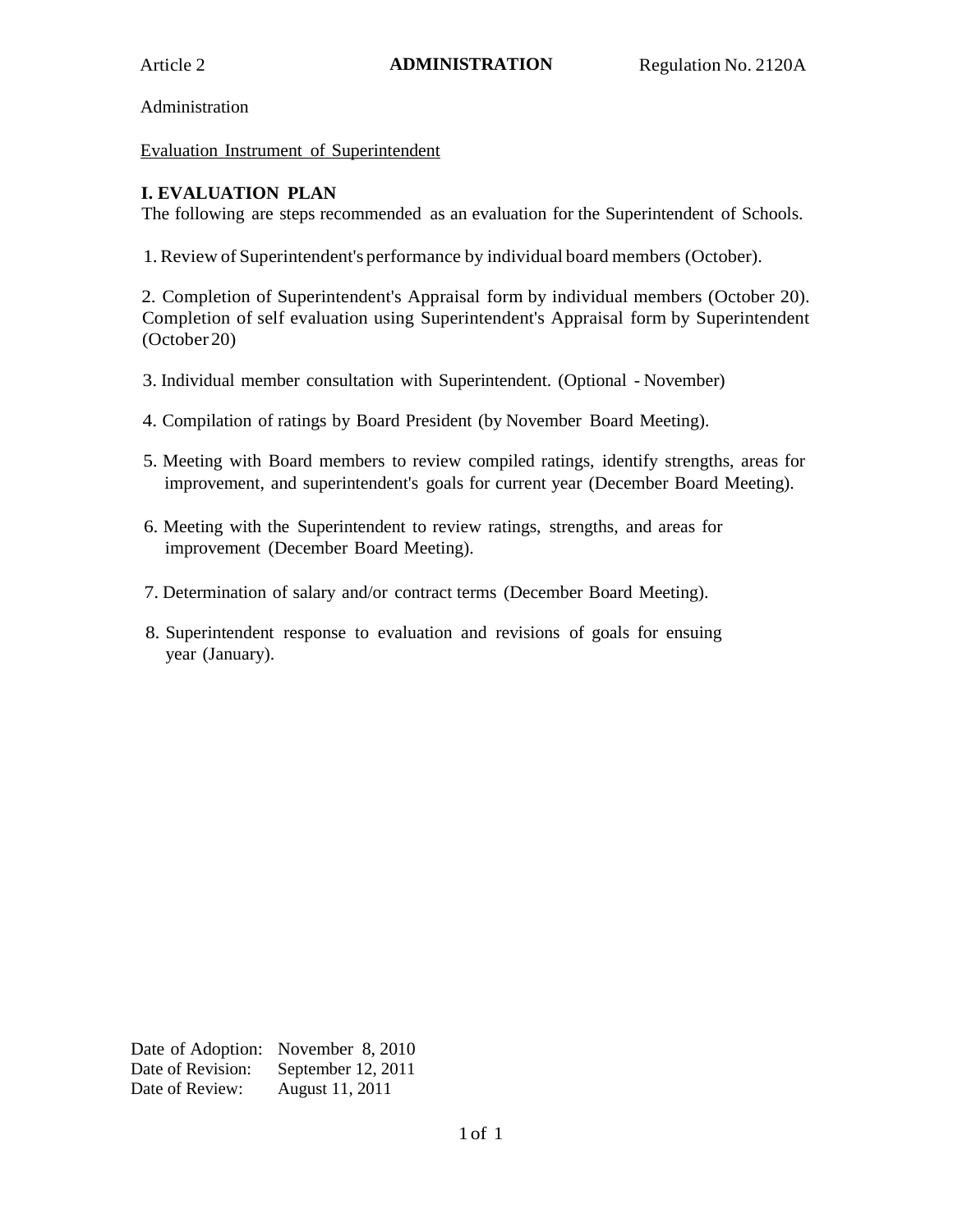# NASB STANDARD SUPERINTENDENT EVALUATION

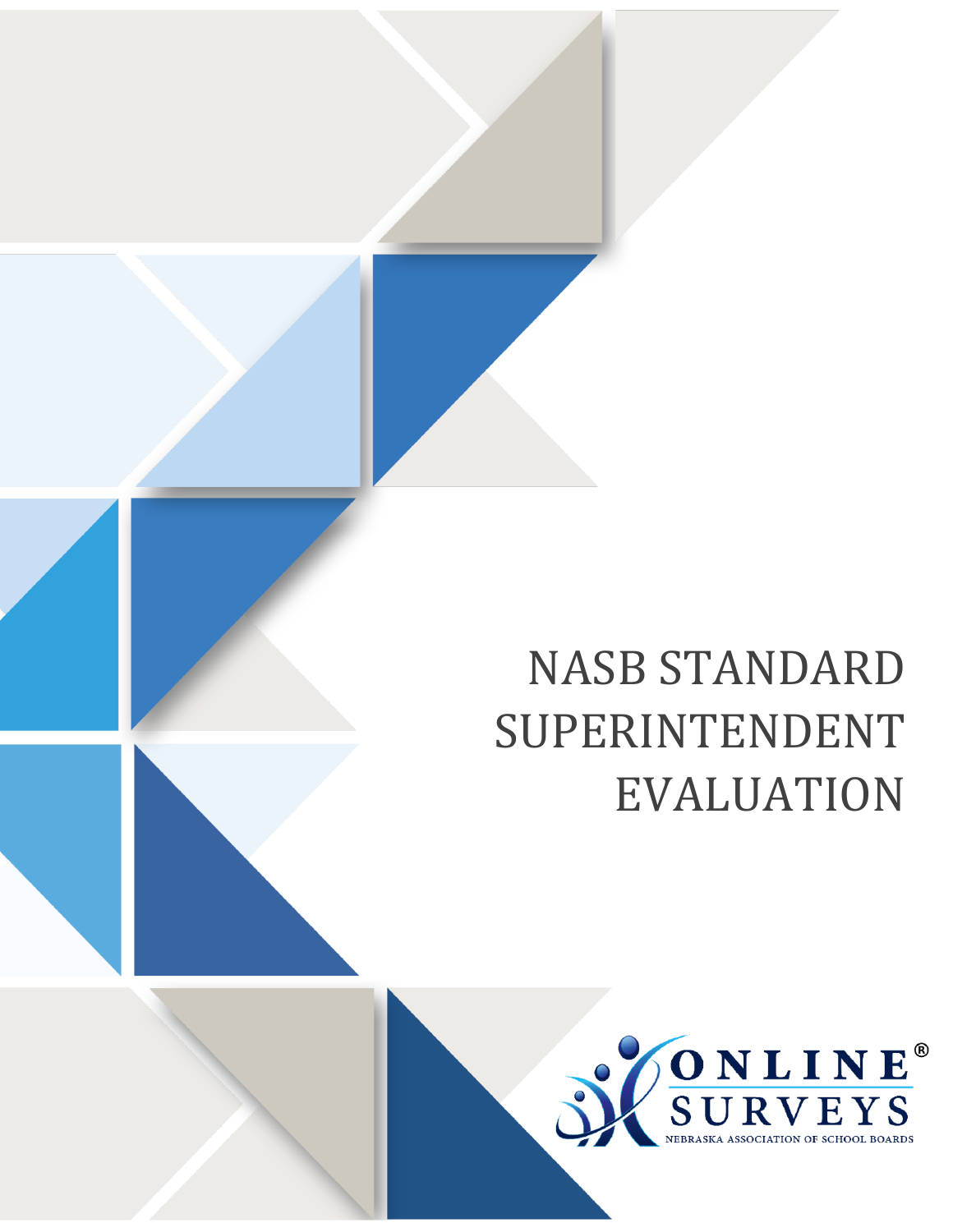

## **Standard I: Mission, Vision, & Goals**

*Standard Descriptor: The superintendent works collaboratively with the board to define, adopt, and institute the district mission, vision, and goals to ensure the progress and success of student learning and achievement.*

Please indicate what you feel is the most accurate descriptor to the following statements. The Superintendent . . .

|      |                                                                                       | <b>Excellent</b> | Good | Average | Fair | Poor | Unsure |
|------|---------------------------------------------------------------------------------------|------------------|------|---------|------|------|--------|
| I.a. | Works collaboratively with the board to define,                                       |                  |      |         |      |      |        |
|      | adopt, and institute the district mission, vision,<br>and goals.                      |                  |      |         |      |      |        |
| I.b. | Assumes the key leadership role and                                                   |                  |      |         |      |      |        |
|      | responsibility for growth and improved                                                |                  |      |         |      |      |        |
|      | student learning.                                                                     |                  |      |         |      |      |        |
| I.c. | Seeks input from the board when appropriate.                                          |                  |      |         |      |      |        |
| I.d. | Engages internal stakeholders (i.e.                                                   |                  |      |         |      |      |        |
|      | administration, staff, students) and external                                         |                  |      |         |      |      |        |
|      | stakeholders (i.e. parents, community) in the                                         |                  |      |         |      |      |        |
|      | discussion of long-term plans and goals.                                              |                  |      |         |      |      |        |
| I.e. | Effectively utilizes data to guide and monitor                                        |                  |      |         |      |      |        |
|      | progress of district goals.                                                           |                  |      |         |      |      |        |
| I.f. | Implements and monitors progress of the                                               |                  |      |         |      |      |        |
|      | district/strategic plan.                                                              |                  |      |         |      |      |        |
| I.g. | Identifies and proactively addresses potential                                        |                  |      |         |      |      |        |
|      | barriers to ensure the success of the school                                          |                  |      |         |      |      |        |
|      | district.                                                                             |                  |      |         |      |      |        |
|      | Provide evidence to support your choices                                              |                  |      |         |      |      |        |
|      | above.                                                                                |                  |      |         |      |      |        |
|      | *Suggested supplemental evidence for this standard<br>includes but is not limited to: |                  |      |         |      |      |        |
|      | District strategic plan/district goals                                                |                  |      |         |      |      |        |
|      | Plan for implementing, monitoring and                                                 |                  |      |         |      |      |        |
|      | reporting progress of strategic plan/district                                         |                  |      |         |      |      |        |
|      | goals                                                                                 |                  |      |         |      |      |        |
|      | School improvement plan (including<br>updates/assessment of progress and              |                  |      |         |      |      |        |
|      | modifications)                                                                        |                  |      |         |      |      |        |
|      | School improvement teams                                                              |                  |      |         |      |      |        |
|      | Superintendent performance plan aligned with                                          |                  |      |         |      |      |        |
|      | district priorities and indicators to measure                                         |                  |      |         |      |      |        |
|      | progress and success<br>Student performance data                                      |                  |      |         |      |      |        |
|      | Engagement/communication plan                                                         |                  |      |         |      |      |        |
|      | Meeting agendas/minutes                                                               |                  |      |         |      |      |        |
|      | If you were to suggest one improvement to                                             |                  |      |         |      |      |        |
|      | Mission, Vision, and Goals for the upcoming                                           |                  |      |         |      |      |        |
|      | year, what would it be?                                                               |                  |      |         |      |      |        |

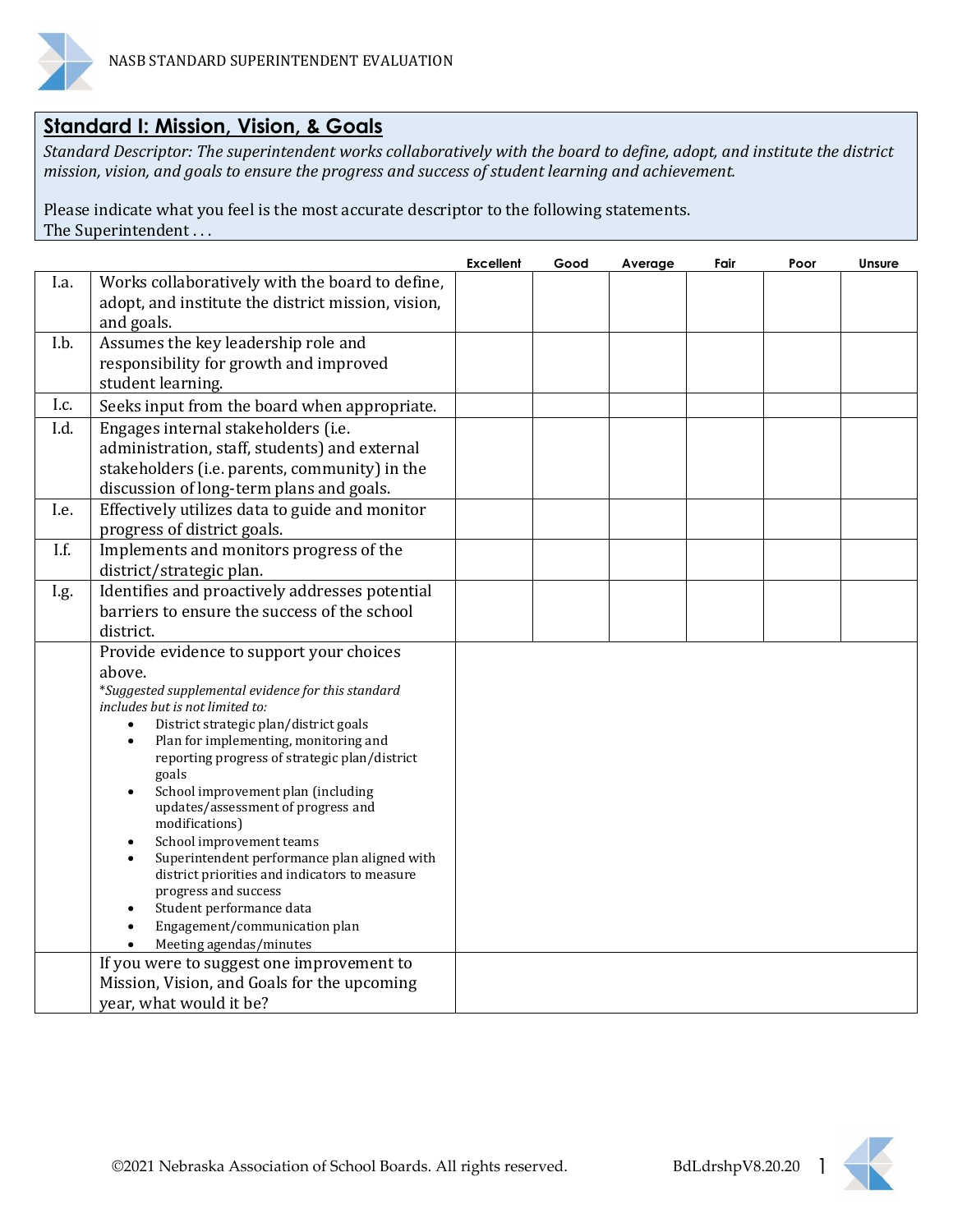

# **Standard II: Policy**

*Standard Descriptor: The superintendent works collaboratively with the board to define, update, and adopt effective and purposeful district policy.*

Please indicate what you feel is the most accurate descriptor to the following statements. The Superintendent . . .

|       |                                                     | <b>Excellent</b> | Good | Average | Fair | Poor | Unsure |
|-------|-----------------------------------------------------|------------------|------|---------|------|------|--------|
| II.a. | Works with the board to review, update and          |                  |      |         |      |      |        |
|       | adopt effective and purposeful district policy.     |                  |      |         |      |      |        |
| II.b. | Governs consistently through board policy and       |                  |      |         |      |      |        |
|       | administrative protocol and procedures.             |                  |      |         |      |      |        |
| II.c. | Provides public access to district policy.          |                  |      |         |      |      |        |
| II.d. | Ensures all handbooks are aligned to district       |                  |      |         |      |      |        |
|       | policy.                                             |                  |      |         |      |      |        |
| II.e. | Implements a policy to ensure curriculum is         |                  |      |         |      |      |        |
|       | reviewed and aligned with current state             |                  |      |         |      |      |        |
|       | standards.                                          |                  |      |         |      |      |        |
| II.f. | Ensures student discipline is implemented with      |                  |      |         |      |      |        |
|       | integrity and consistency.                          |                  |      |         |      |      |        |
| II.g. | Personnel policies are clear and implemented        |                  |      |         |      |      |        |
|       | consistently.                                       |                  |      |         |      |      |        |
| II.h. | Monitors administrators' implementation of          |                  |      |         |      |      |        |
|       | policy and procedures.                              |                  |      |         |      |      |        |
|       | Provide evidence to support your choices            |                  |      |         |      |      |        |
|       | above.                                              |                  |      |         |      |      |        |
|       | *Suggested supplemental evidence for this standard  |                  |      |         |      |      |        |
|       | includes but is not limited to:                     |                  |      |         |      |      |        |
|       | District adopted policy review process/calendar     |                  |      |         |      |      |        |
|       | Progress/updates of the board's work with<br>policy |                  |      |         |      |      |        |
|       | Policy committee minutes                            |                  |      |         |      |      |        |
|       | Curriculum review policy                            |                  |      |         |      |      |        |
|       | Meeting agendas/minutes                             |                  |      |         |      |      |        |
|       | If you were to suggest one improvement to           |                  |      |         |      |      |        |
|       | Policy for the upcoming year, what would it be?     |                  |      |         |      |      |        |

*\*Grey-highlighted questions indicate that they are asked only to the superintendent in the selfevaluation.*

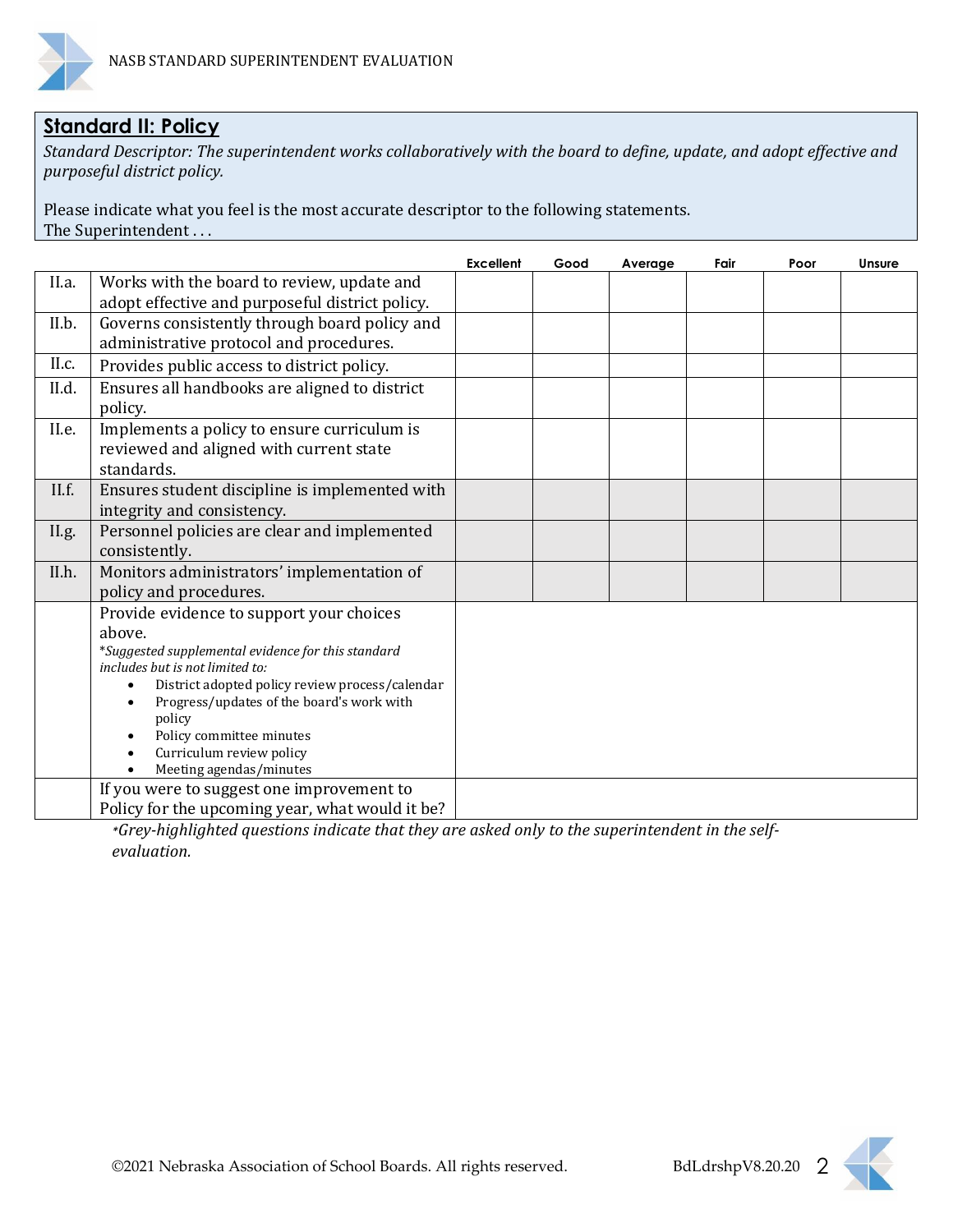

## **Standard III: Budget Planning & Management**

*Standard Descriptor: The superintendent provides organizational leadership district-wide to ensure fiscal responsibility by allocating, using, and investing district resources to support effective instruction and improved student learning.*

Please indicate what you feel is the most accurate descriptor to the following statements. The Superintendent . . .

|        |                                                                                 | <b>Excellent</b> | Good | Average | Fair | Poor | <b>Unsure</b> |
|--------|---------------------------------------------------------------------------------|------------------|------|---------|------|------|---------------|
| III.a. | Upholds fiscal responsibility and                                               |                  |      |         |      |      |               |
|        | accountability.                                                                 |                  |      |         |      |      |               |
| III.b. | Leads a collaborative board and administrative                                  |                  |      |         |      |      |               |
|        | budget planning process to align resources                                      |                  |      |         |      |      |               |
|        | with the district mission, vision, and goals.                                   |                  |      |         |      |      |               |
| III.c. | Utilizes data, research, and informed decision-                                 |                  |      |         |      |      |               |
|        | making to support the allocation of district                                    |                  |      |         |      |      |               |
|        | resources.                                                                      |                  |      |         |      |      |               |
| III.d. | Updates board with historical and current                                       |                  |      |         |      |      |               |
|        | budget data to monitor revenue and                                              |                  |      |         |      |      |               |
|        | expenditures.                                                                   |                  |      |         |      |      |               |
| III.e. | Ensures that the district completes an annual                                   |                  |      |         |      |      |               |
|        | CPA audit and discloses findings to the finance                                 |                  |      |         |      |      |               |
|        | committee/board.                                                                |                  |      |         |      |      |               |
| I.f.   | Advocates for and pursues innovative solutions                                  |                  |      |         |      |      |               |
|        | to improve and expand fiscal and human                                          |                  |      |         |      |      |               |
|        | resources.                                                                      |                  |      |         |      |      |               |
| II.g.  | Ensures the maintenance and upkeep of                                           |                  |      |         |      |      |               |
|        | facilities.                                                                     |                  |      |         |      |      |               |
|        | Provide evidence to support your choices                                        |                  |      |         |      |      |               |
|        | above.                                                                          |                  |      |         |      |      |               |
|        | *Suggested supplemental evidence for this standard                              |                  |      |         |      |      |               |
|        | includes but is not limited to:<br>Budget strategic/district goals<br>$\bullet$ |                  |      |         |      |      |               |
|        | Professional development plan                                                   |                  |      |         |      |      |               |
|        | Monthly budget reports                                                          |                  |      |         |      |      |               |
|        | Quarterly expenditure updates                                                   |                  |      |         |      |      |               |
|        | District audit                                                                  |                  |      |         |      |      |               |
|        | Management and use of alternative resources                                     |                  |      |         |      |      |               |
|        | (i.e. ESU funding, all grant applications, etc.)<br>Five/Ten-year facility plan |                  |      |         |      |      |               |
|        | Budget development calendar/board                                               |                  |      |         |      |      |               |
|        | Financial policies                                                              |                  |      |         |      |      |               |
|        | Forecast financial data                                                         |                  |      |         |      |      |               |
|        | If you were to suggest one improvement to                                       |                  |      |         |      |      |               |
|        | Budget Planning and Management for the                                          |                  |      |         |      |      |               |
|        | upcoming year, what would it be?                                                |                  |      |         |      |      |               |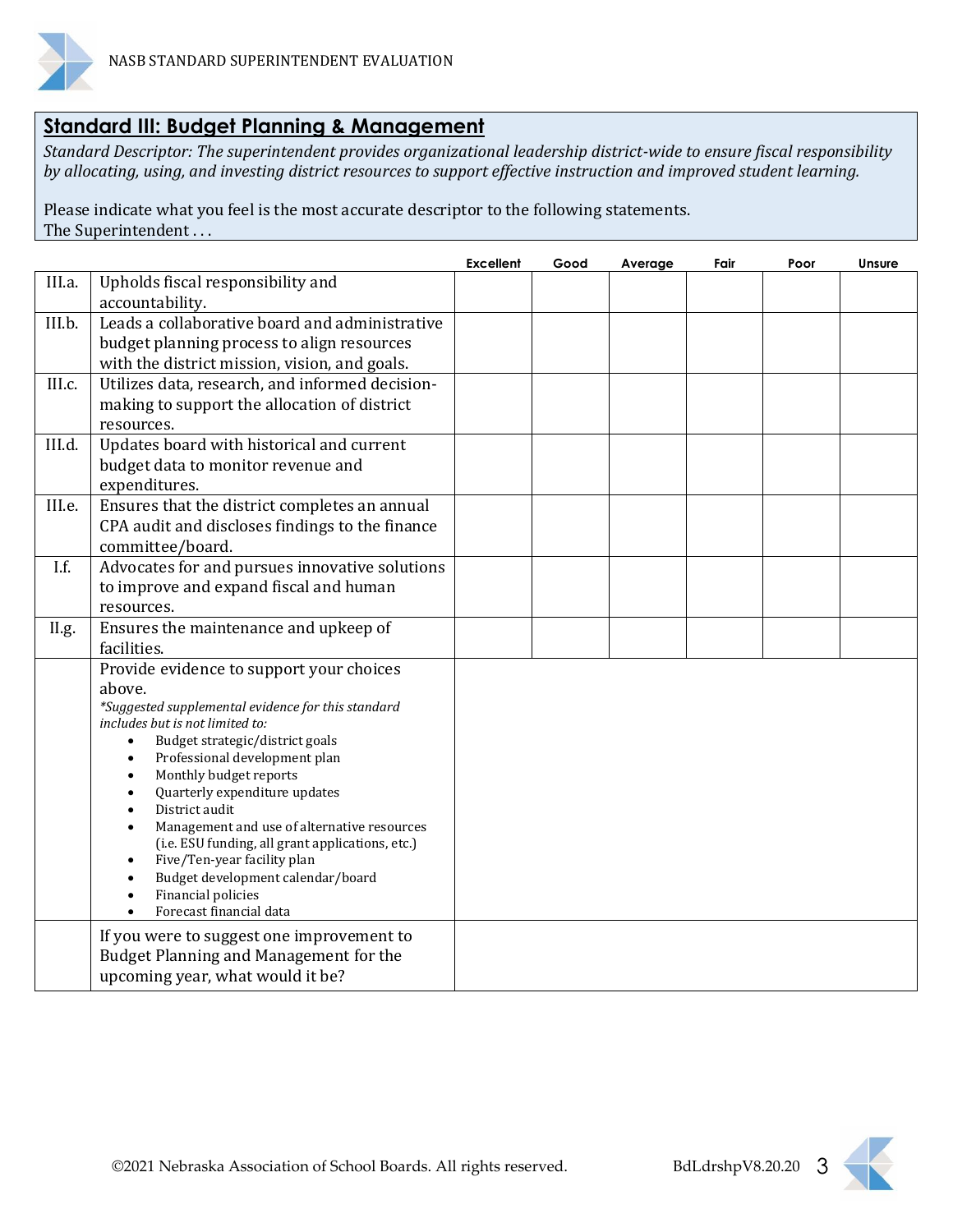

### **Standard IV: Educational Leadership**

*Standard Descriptor: The superintendent provides educational leadership ensuring resources align and support best practice for instructional standards, as well as implementation of current/applicable curriculum and assessments to support student success.*

Please indicate what you feel is the most accurate descriptor to the following statements. The Superintendent . . .

|       |                                                                                                                                                                                                                                                                                                                                                                                                                                                                                                                                                                                                                                                                                                                                   | <b>Excellent</b> | Good | Average | Fair | Poor | Unsure |
|-------|-----------------------------------------------------------------------------------------------------------------------------------------------------------------------------------------------------------------------------------------------------------------------------------------------------------------------------------------------------------------------------------------------------------------------------------------------------------------------------------------------------------------------------------------------------------------------------------------------------------------------------------------------------------------------------------------------------------------------------------|------------------|------|---------|------|------|--------|
| IV.a. | Advocates for the learning needs of all students.                                                                                                                                                                                                                                                                                                                                                                                                                                                                                                                                                                                                                                                                                 |                  |      |         |      |      |        |
| IV.b. | Promotes a student-centered culture.                                                                                                                                                                                                                                                                                                                                                                                                                                                                                                                                                                                                                                                                                              |                  |      |         |      |      |        |
| IV.c. | Advocates for the engagement of parents/families<br>as partners in the education of students.                                                                                                                                                                                                                                                                                                                                                                                                                                                                                                                                                                                                                                     |                  |      |         |      |      |        |
| IV.d. | Ensures curricular and instructional decision-<br>making is based upon current research, data, and                                                                                                                                                                                                                                                                                                                                                                                                                                                                                                                                                                                                                                |                  |      |         |      |      |        |
|       | best practice.                                                                                                                                                                                                                                                                                                                                                                                                                                                                                                                                                                                                                                                                                                                    |                  |      |         |      |      |        |
| IV.e. | Provides the time and resources to align curriculum<br>vertically, horizontally, and to the state standards.                                                                                                                                                                                                                                                                                                                                                                                                                                                                                                                                                                                                                      |                  |      |         |      |      |        |
| IV.f. | Provides comprehensive coursework and<br>opportunities to ensure college/career readiness<br>for every student.                                                                                                                                                                                                                                                                                                                                                                                                                                                                                                                                                                                                                   |                  |      |         |      |      |        |
| IV.g. | Ensures the district-adopted instructional<br>framework is implemented consistently.                                                                                                                                                                                                                                                                                                                                                                                                                                                                                                                                                                                                                                              |                  |      |         |      |      |        |
| IV.h. | Integrates the district-adopted instructional<br>framework into certificated staff evaluations.                                                                                                                                                                                                                                                                                                                                                                                                                                                                                                                                                                                                                                   |                  |      |         |      |      |        |
| IV.i. | Advocates for curriculum and instruction that<br>challenges each student.                                                                                                                                                                                                                                                                                                                                                                                                                                                                                                                                                                                                                                                         |                  |      |         |      |      |        |
| IV.j. | Optimizes alignment of resources, curriculum, and<br>assessments to support student success.                                                                                                                                                                                                                                                                                                                                                                                                                                                                                                                                                                                                                                      |                  |      |         |      |      |        |
| IV.k. | Provides integrated technology curriculum and<br>resources.                                                                                                                                                                                                                                                                                                                                                                                                                                                                                                                                                                                                                                                                       |                  |      |         |      |      |        |
|       | Provide evidence to support your choices above.<br>*Suggested supplemental evidence for this standard includes<br>but is not limited to:<br>District strategic plan/district goals<br>$\bullet$<br>School improvement plan (including assessment of<br>$\bullet$<br>progress and modifications)<br>School improvement teams<br>District calendar<br>$\bullet$<br>Curriculum review cycle plan and updated policy<br>$\bullet$<br>for curriculum and assessment review<br>Curriculum review committee minutes<br>Student performance data and goals<br>Data to support instruction strategies and student-<br>$\bullet$<br>centered initiatives<br>Curriculum/programs additions/modifications<br>Instructional model<br>$\bullet$ |                  |      |         |      |      |        |
|       | If you were to suggest one improvement to<br>Educational Leadership for the upcoming year,<br>what would it be?                                                                                                                                                                                                                                                                                                                                                                                                                                                                                                                                                                                                                   |                  |      |         |      |      |        |
|       | Croy highlighted questions indicate that they are asked only to the synoripter dent in the self                                                                                                                                                                                                                                                                                                                                                                                                                                                                                                                                                                                                                                   |                  |      |         |      |      |        |

*\*Grey-highlighted questions indicate that they are asked only to the superintendent in the selfevaluation.*

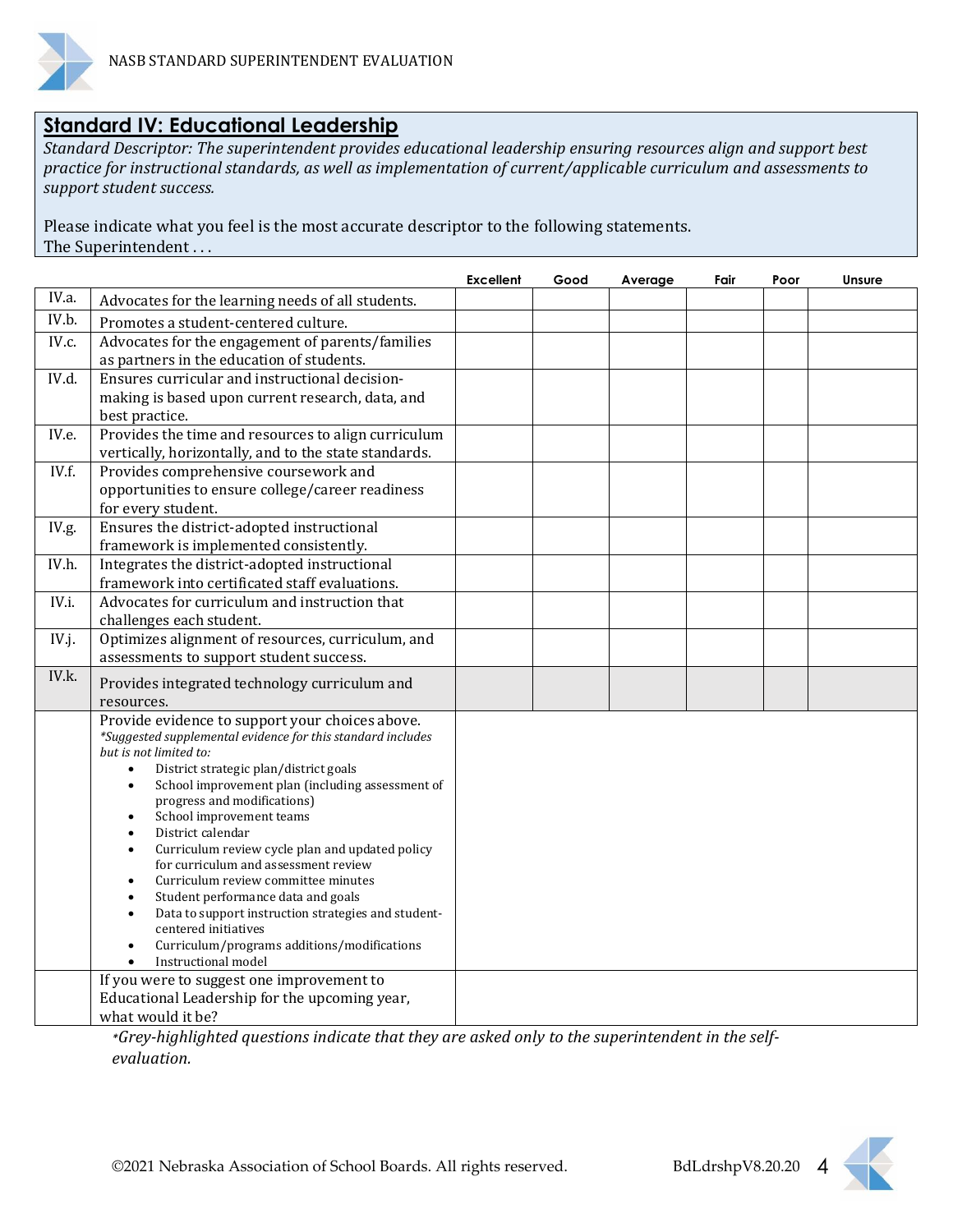

## **Standard V: Organizational & Cultural Leadership**

*Standard Descriptor: The superintendent provides cultural leadership through accountability, inclusiveness, engagement, and advocacy for staff and students.*

Please indicate what you feel is the most accurate descriptor to the following statements. The Superintendent . . .

|      |                                                                                                                                                                                                                                                                                                                                                                                                                                                                                                                                                  | <b>Excellent</b> | Good | Average | Fair | Poor | <b>Unsure</b> |
|------|--------------------------------------------------------------------------------------------------------------------------------------------------------------------------------------------------------------------------------------------------------------------------------------------------------------------------------------------------------------------------------------------------------------------------------------------------------------------------------------------------------------------------------------------------|------------------|------|---------|------|------|---------------|
| V.a. | Contributes to a unified school environment of<br>trust and respect among students, staff,<br>families, and community members.                                                                                                                                                                                                                                                                                                                                                                                                                   |                  |      |         |      |      |               |
| V.b. | Develops, implements, and sustains a<br>responsive district crisis and safety plan.                                                                                                                                                                                                                                                                                                                                                                                                                                                              |                  |      |         |      |      |               |
| V.c. | Commits to developing a high-performing<br>leadership team.                                                                                                                                                                                                                                                                                                                                                                                                                                                                                      |                  |      |         |      |      |               |
| V.d. | Ensures a purposeful and equitable recruiting<br>and hiring process.                                                                                                                                                                                                                                                                                                                                                                                                                                                                             |                  |      |         |      |      |               |
| V.e. | Integrates an effective conflict resolution<br>process to address matters in a purposeful and<br>timely manner.                                                                                                                                                                                                                                                                                                                                                                                                                                  |                  |      |         |      |      |               |
| V.f. | Promotes a culture of shared expectations and<br>mutual accountability.                                                                                                                                                                                                                                                                                                                                                                                                                                                                          |                  |      |         |      |      |               |
| V.g. | Provides leadership to support the health and<br>well-being of staff and students.                                                                                                                                                                                                                                                                                                                                                                                                                                                               |                  |      |         |      |      |               |
| V.h. | Promotes an environment where differing<br>opinions and backgrounds are welcomed and<br>embraced among staff and students.                                                                                                                                                                                                                                                                                                                                                                                                                       |                  |      |         |      |      |               |
|      | Provide evidence to support your choices<br>above.<br>*Suggested supplemental evidence for this standard<br>includes but is not limited to:<br>Conflict resolution process<br>$\bullet$<br>Leadership development plan<br>$\bullet$<br>Professional development plan<br>$\bullet$<br>Crisis and safety plan<br>$\bullet$<br>Executive summary of the safety audit<br>Hiring protocols and procedures<br>$\bullet$<br>Evidence to validate engagement of<br>parents/families<br>Diversity, equity and inclusion initiatives<br>Personnel policies |                  |      |         |      |      |               |
|      | If you were to suggest one improvement to<br>Organizational and Cultural Leadership for the<br>upcoming year, what would it be?                                                                                                                                                                                                                                                                                                                                                                                                                  |                  |      |         |      |      |               |

#### **Standard VI: Community Relations**

*Standard Descriptor: The superintendent establishes and sustains effective communication to inform and engage the board, parents, students, staff, local and state government officials, community members, and business leaders.*

Please indicate what you feel is the most accurate descriptor to the following statements.

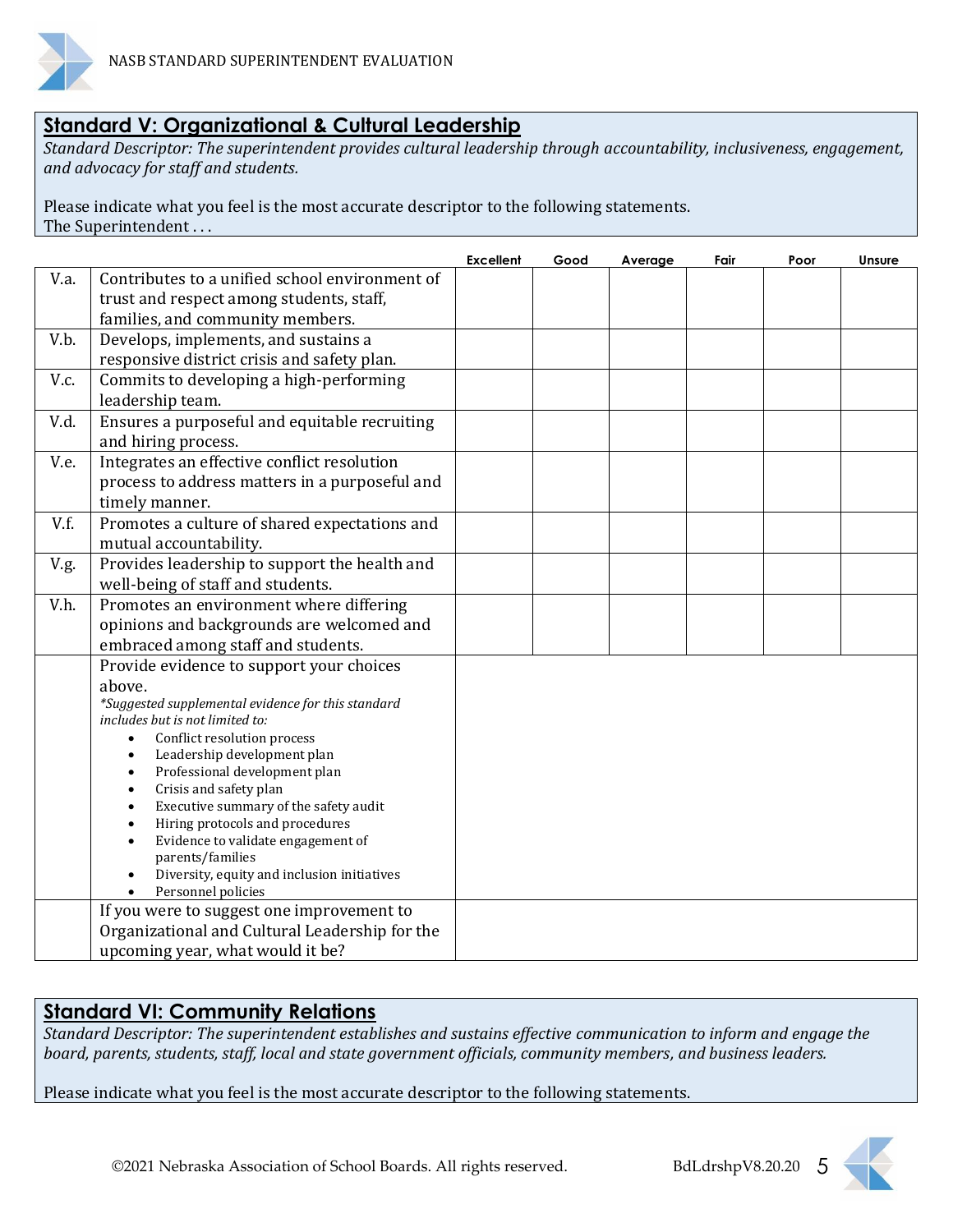

#### The Superintendent...

|       |                                                                                                                                                                                                                                                                                                                                                                                                                                                                                                                                                                                                                                                                                     | <b>Excellent</b> | Good | Average | Fair | Poor | Unsure |
|-------|-------------------------------------------------------------------------------------------------------------------------------------------------------------------------------------------------------------------------------------------------------------------------------------------------------------------------------------------------------------------------------------------------------------------------------------------------------------------------------------------------------------------------------------------------------------------------------------------------------------------------------------------------------------------------------------|------------------|------|---------|------|------|--------|
| VI.a. | Establishes a visible presence in the district<br>and community.                                                                                                                                                                                                                                                                                                                                                                                                                                                                                                                                                                                                                    |                  |      |         |      |      |        |
| VI.b. | Regularly attends and participates in school<br>activities, events, and programs.                                                                                                                                                                                                                                                                                                                                                                                                                                                                                                                                                                                                   |                  |      |         |      |      |        |
| VI.c. | Interacts and expresses genuine interest in<br>building a connection with students.                                                                                                                                                                                                                                                                                                                                                                                                                                                                                                                                                                                                 |                  |      |         |      |      |        |
| VI.d. | Develops collaborative partnerships to foster<br>support for the school district.                                                                                                                                                                                                                                                                                                                                                                                                                                                                                                                                                                                                   |                  |      |         |      |      |        |
| VI.e. | Effectively communicates key public<br>information in a timely manner.                                                                                                                                                                                                                                                                                                                                                                                                                                                                                                                                                                                                              |                  |      |         |      |      |        |
| VI.f. | Promotes a positive image of the district.                                                                                                                                                                                                                                                                                                                                                                                                                                                                                                                                                                                                                                          |                  |      |         |      |      |        |
| VI.g. | Understands and is respectful of the political,<br>economic, and social aspects of the community.                                                                                                                                                                                                                                                                                                                                                                                                                                                                                                                                                                                   |                  |      |         |      |      |        |
| VI.h. | Seeks a positive relationship with parents and<br>community members.                                                                                                                                                                                                                                                                                                                                                                                                                                                                                                                                                                                                                |                  |      |         |      |      |        |
| VI.i. | Engages special interest groups to work<br>collaboratively to address concerns and<br>opinions that may present conflict.                                                                                                                                                                                                                                                                                                                                                                                                                                                                                                                                                           |                  |      |         |      |      |        |
|       | Provide evidence to support your choices<br>above.<br>*Suggested supplemental evidence for this standard<br>includes but is not limited to:<br>Community engagement summary/report<br>$\bullet$<br>District partnerships and initiatives established<br>$\bullet$<br>to provide resources and support<br>Partnership support received through the<br>$\bullet$<br>district foundation, scholarships, grant monies,<br>etc.<br>Inter-local agreements<br>District annual report<br>Communications designed by and distributed to<br>generate support of the district<br>Membership and participation with civic,<br>community and state organizations<br>Meeting invitations/agendas |                  |      |         |      |      |        |
|       | If you were to suggest one improvement to<br>Community Relations for the upcoming year,<br>what would it be?                                                                                                                                                                                                                                                                                                                                                                                                                                                                                                                                                                        |                  |      |         |      |      |        |

## **Standard VII: Professional Leadership**

*The superintendent models and demonstrates professional leadership, ethics, and a commitment to growth and improved instruction and learning for staff and students.*

| Please indicate what you feel is the most accurate descriptor to the following statements. |  |
|--------------------------------------------------------------------------------------------|--|
| The Superintendent                                                                         |  |

| Excellent | Good | rage.<br>AV. | Fair | Poor | Unsure |
|-----------|------|--------------|------|------|--------|
|           |      |              |      |      |        |

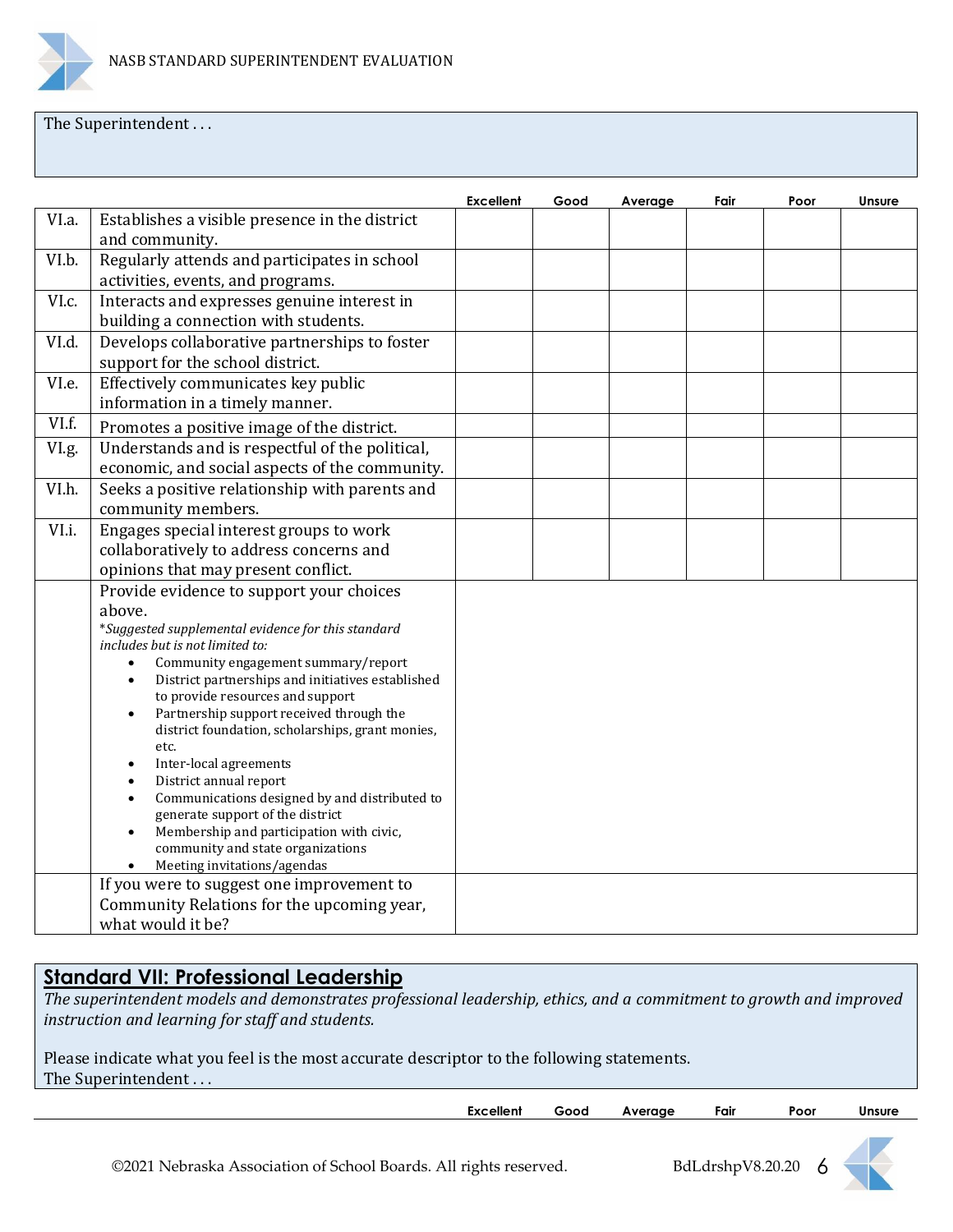

| VII.a. | Models positive and professional leadership<br>based upon ethics, trust, integrity, and respect.                                                                                                                                                                                                                                                                                                                                                                                                           |  |  |  |
|--------|------------------------------------------------------------------------------------------------------------------------------------------------------------------------------------------------------------------------------------------------------------------------------------------------------------------------------------------------------------------------------------------------------------------------------------------------------------------------------------------------------------|--|--|--|
| VII.b. | Addresses concerns and opinions with respect<br>and confidence.                                                                                                                                                                                                                                                                                                                                                                                                                                            |  |  |  |
| VII.c. | Provides professional development for you to<br>fulfill your responsibilities and grow in your<br>position.                                                                                                                                                                                                                                                                                                                                                                                                |  |  |  |
| VII.d. | Provides an effective evaluation process with<br>constructive feedback.                                                                                                                                                                                                                                                                                                                                                                                                                                    |  |  |  |
| VII.e. | Exemplifies a life-long learning model to grow<br>personal and professional knowledge.                                                                                                                                                                                                                                                                                                                                                                                                                     |  |  |  |
| VII.f. | Demonstrates knowledge of current evidence-<br>based practices for teaching and learning and<br>seeks to develop others in this area.                                                                                                                                                                                                                                                                                                                                                                      |  |  |  |
| VII.g. | Establishes clear and consistent expectations<br>for staff.                                                                                                                                                                                                                                                                                                                                                                                                                                                |  |  |  |
|        | Provide evidence to support your choices<br>above.<br>*Suggested supplemental evidence for this standard<br>includes but is not limited to:<br>Memberships<br>$\bullet$<br>Professional development activities (including,<br>$\bullet$<br>but not limited to conferences, workshops,<br>committee work, studies, research, and<br>published works)<br>Educational growth plan (professional goals<br>and development)<br>Leadership team development plan<br>District staff professional development plan |  |  |  |
|        | If you were to suggest one improvement to<br>Professional Leadership for the upcoming<br>year, what would it be?                                                                                                                                                                                                                                                                                                                                                                                           |  |  |  |

*\*Grey-highlighted questions indicate that they are asked only to the superintendent in the selfevaluation.*

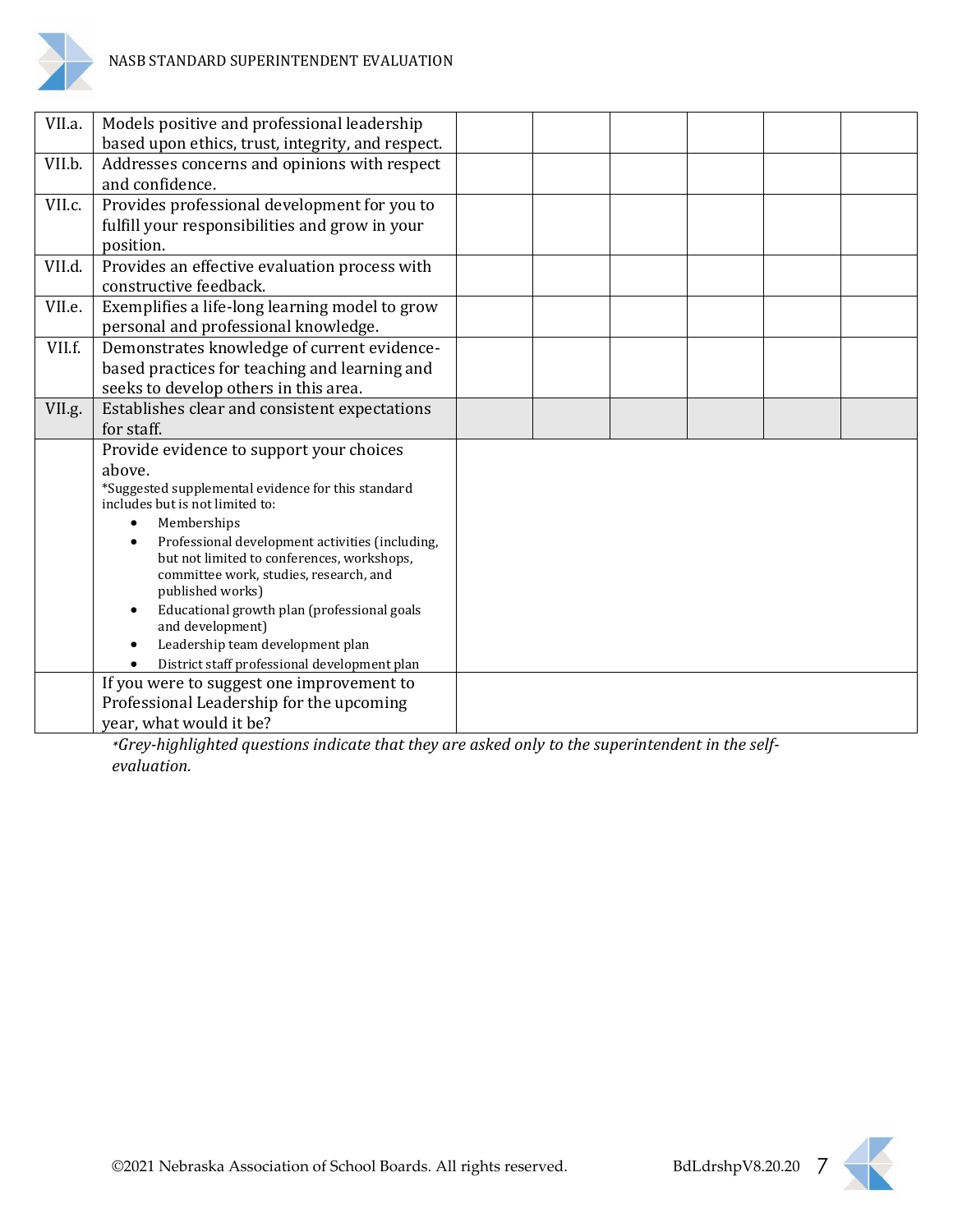

#### **Standard VIII: Board-Superintendent Relations**

*The superintendent collaborates with the board to define district expectations, policies, and goals to support instruction and student learning.*

Please indicate what you feel is the most accurate descriptor to the following statements. The Superintendent . . .

|         |                                                                  | <b>Excellent</b> | Good | Average | Fair | Poor | <b>Unsure</b> |
|---------|------------------------------------------------------------------|------------------|------|---------|------|------|---------------|
| VIII.a. | Maintains an appropriate and professional                        |                  |      |         |      |      |               |
|         | relationship with the board.                                     |                  |      |         |      |      |               |
| VIII.b. | Keeps all board members informed with                            |                  |      |         |      |      |               |
|         | consistent and open communication.                               |                  |      |         |      |      |               |
| VIII.c. | Demonstrates support and respect for the                         |                  |      |         |      |      |               |
|         | board and refrains from public criticism of the                  |                  |      |         |      |      |               |
|         | board.                                                           |                  |      |         |      |      |               |
| VIII.d. | Demonstrates collaborative problem solving                       |                  |      |         |      |      |               |
|         | and decision-making.                                             |                  |      |         |      |      |               |
| VIII.e. | Supports board committee work as part of                         |                  |      |         |      |      |               |
|         | effective board decision-making.                                 |                  |      |         |      |      |               |
| VIII.f. | Collaboratively supports or opposes, local,                      |                  |      |         |      |      |               |
|         | state and/or federal legislation impacting the                   |                  |      |         |      |      |               |
|         | district.                                                        |                  |      |         |      |      |               |
|         | Provide evidence to support your choices                         |                  |      |         |      |      |               |
|         | above.                                                           |                  |      |         |      |      |               |
|         | *Suggested supplemental evidence for this standard               |                  |      |         |      |      |               |
|         | includes but is not limited to:                                  |                  |      |         |      |      |               |
|         | Superintendent performance plan/goals<br>Board committee minutes |                  |      |         |      |      |               |
|         | Communication plan                                               |                  |      |         |      |      |               |
|         | Board development plan                                           |                  |      |         |      |      |               |
|         | Board policies                                                   |                  |      |         |      |      |               |
|         | Meeting agendas/minutes                                          |                  |      |         |      |      |               |
|         | Retreat agendas/minutes                                          |                  |      |         |      |      |               |
|         | If you were to suggest one improvement to                        |                  |      |         |      |      |               |
|         | Board-Superintendent Relations for the                           |                  |      |         |      |      |               |
|         | upcoming year, what would it be?                                 |                  |      |         |      |      |               |